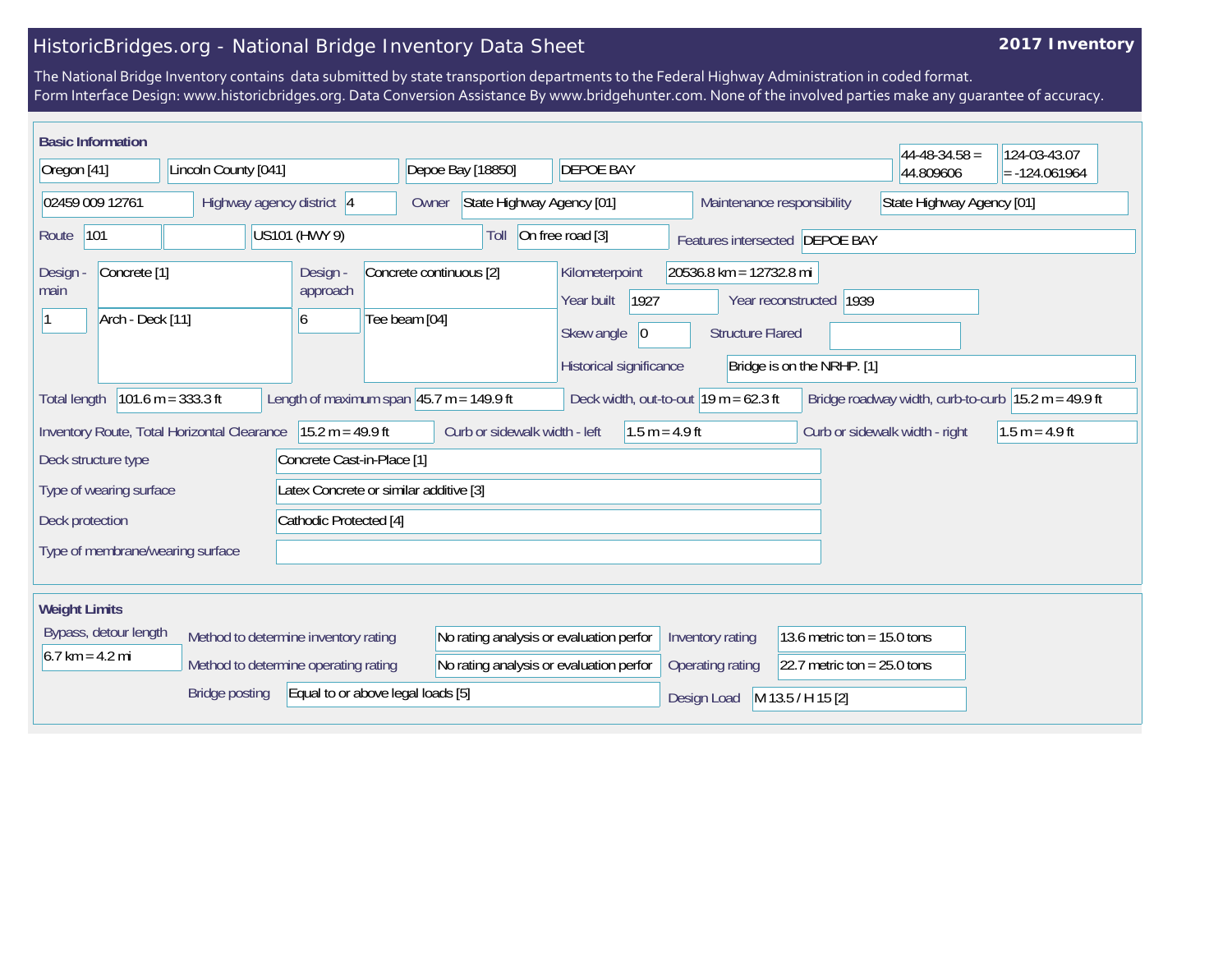| <b>Functional Details</b>                                                                                                                             |                                                                                                                            |  |  |  |  |  |  |  |
|-------------------------------------------------------------------------------------------------------------------------------------------------------|----------------------------------------------------------------------------------------------------------------------------|--|--|--|--|--|--|--|
| Average daily truck traffi 6<br>7600<br>Average Daily Traffic                                                                                         | Year 2014<br>2033<br>Future average daily traffic<br>7800<br>%<br>Year                                                     |  |  |  |  |  |  |  |
| Road classification<br>Principal Arterial - Other (Rural) [02]                                                                                        | Lanes on structure 4<br>Approach roadway width<br>$15.2 m = 49.9 ft$                                                       |  |  |  |  |  |  |  |
| Type of service on bridge Highway [1]                                                                                                                 | Direction of traffic 2 - way traffic [2]<br>Bridge median                                                                  |  |  |  |  |  |  |  |
| No parallel structure exists. [N]<br>Parallel structure designation                                                                                   |                                                                                                                            |  |  |  |  |  |  |  |
| Waterway [5]<br>Type of service under bridge                                                                                                          | Navigation control on waterway (bridge permit required). [1]<br>Lanes under structure<br>Navigation control<br>$ 0\rangle$ |  |  |  |  |  |  |  |
| 14 m = $45.9$ ft<br>Navigation vertical clearanc                                                                                                      | Navigation horizontal clearance $ 45.7 \text{ m} = 149.9 \text{ ft} $                                                      |  |  |  |  |  |  |  |
| $30.48 \text{ m} = 100.0 \text{ ft}$<br>Minimum navigation vertical clearance, vertical lift bridge<br>Minimum vertical clearance over bridge roadway |                                                                                                                            |  |  |  |  |  |  |  |
| Minimum lateral underclearance reference feature Feature not a highway or railroad [N]                                                                |                                                                                                                            |  |  |  |  |  |  |  |
| Minimum lateral underclearance on left $0 = N/A$<br>Minimum lateral underclearance on right $0 = N/A$                                                 |                                                                                                                            |  |  |  |  |  |  |  |
| Minimum vertical underclearance reference feature Feature not a highway or railroad [N]<br>Minimum Vertical Underclearance $ 0 = N/A $                |                                                                                                                            |  |  |  |  |  |  |  |
| Appraisal ratings - underclearances N/A [N]                                                                                                           |                                                                                                                            |  |  |  |  |  |  |  |
|                                                                                                                                                       |                                                                                                                            |  |  |  |  |  |  |  |
| <b>Repair and Replacement Plans</b>                                                                                                                   |                                                                                                                            |  |  |  |  |  |  |  |
| Type of work to be performed                                                                                                                          | Work done by Work to be done by contract [1]                                                                               |  |  |  |  |  |  |  |
| Widening of existing bridge or other major structure<br>without deck rehabilitation or replacement [33]                                               | 1067000<br>107000<br>Bridge improvement cost<br>Roadway improvement cost                                                   |  |  |  |  |  |  |  |
|                                                                                                                                                       | $102 m = 334.7 ft$<br>Length of structure improvement<br>Total project cost<br>1707000                                     |  |  |  |  |  |  |  |
|                                                                                                                                                       | 2011<br>Year of improvement cost estimate                                                                                  |  |  |  |  |  |  |  |
|                                                                                                                                                       | Border bridge - state<br>Border bridge - percent responsibility of other state                                             |  |  |  |  |  |  |  |
|                                                                                                                                                       | Border bridge - structure number                                                                                           |  |  |  |  |  |  |  |